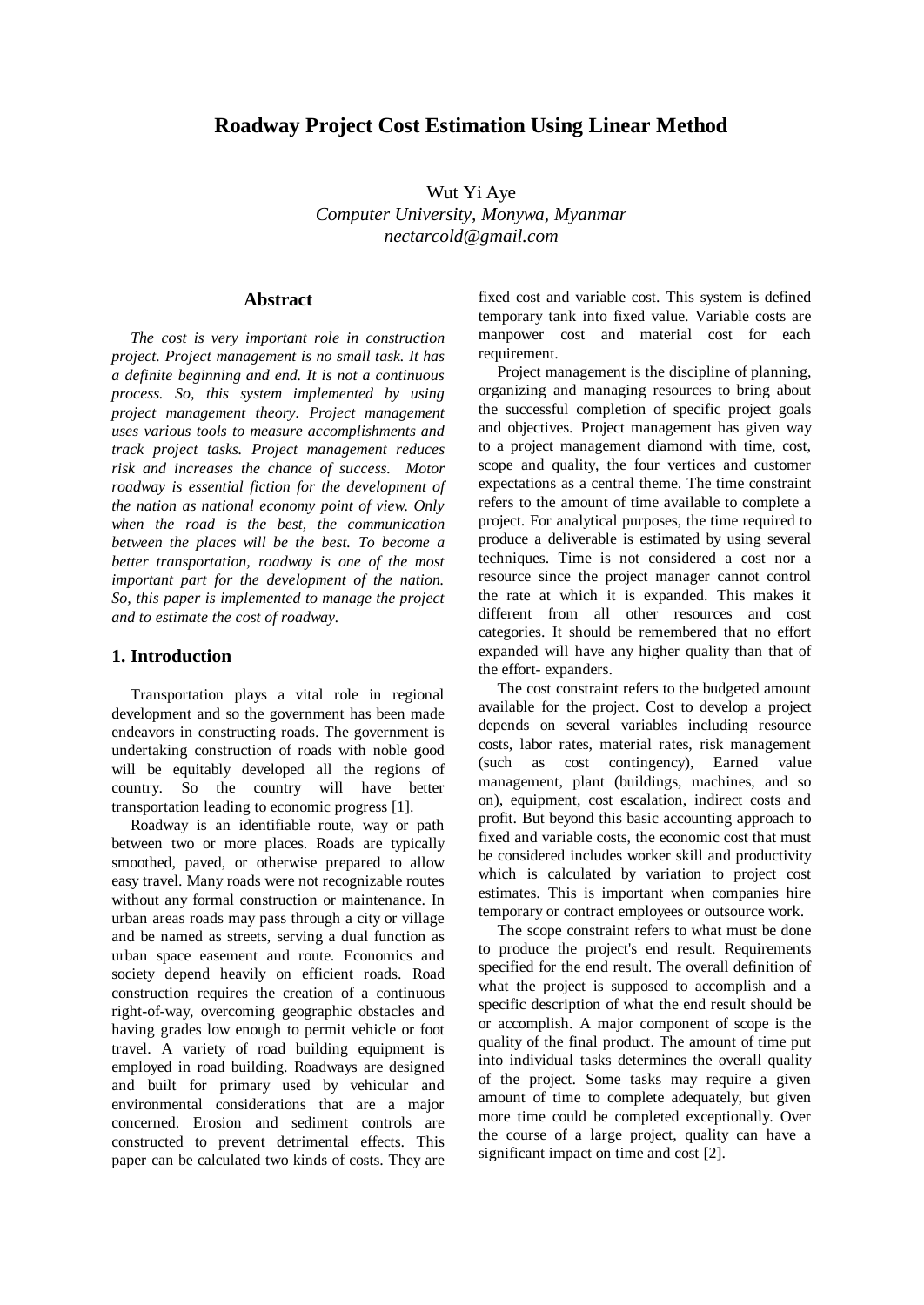Quality can be defined as meeting the customer's expectations or exceeding the customer expectations achieved by way of deliverables and or activities performed to produce those deliverables. Project quality plan can be defined as a set of activities planned at the beginning of the project that helps achieve quality in the project being executed. The purpose of the project quality plan is to define these activities tasks that intend to deliver products while focusing on achieving customer's quality expectations. These activities tasks are defined on the basic of the quality standards set by the organization delivering the product [3].

Cost estimating is one of the most important steps in project management. A cost estimate establishes the base line of the project cost at different stages of development of the project. A cost estimate at a given stage of project development represents a prediction provided by the cost engineer or estimator on the basic of available data.

Today road, bridge and building are built and maintaining to develop and modernize. Construction new roads and maintaining old road are playing important role in the projects.

## **2. Types of Construction Cost Estimates**

Construction cost constitutes only a fraction, though a substantial fraction, of the total project cost. However, it is the part of the cost under the control of the construction project manager. The required levels of accuracy of construction cost estimates vary at different stages of project development. Since design decisions made at the beginning stage of a project life cycle are more tentative than those made at a later stage, the cost estimates made at the earlier stage are expected to be less accurate. Generally, the accuracy of a cost estimate will reflect the information available at the time of estimation.

Linear method for cost estimation equation is  $y = a + bx$ . Let x be a variable representing the facility capacity, and y be the resulting construction cost. Where a and b are positive constants to be determined on the basic of historical data. In general, this relationship is applicable only in a certain range of the variable x, such as between  $x =$ c and  $x = d$ . If the values of y corresponding to  $x = c$ and  $x = d$  are known, then the cost of a facility corresponding to any x within the specified range may be obtained by linear interpolation. For example, the construction cost of a road construction can be estimated on the basic of a linear relationship between cost and road area if the unit cost per volume foot of road area is known for road construction within certain limits of length.

Some of the common features of computer aided cost estimation software include: Databases for unit cost items such as worker wage rates, equipment rental or material prices. These databases can be used for any cost estimate required. If these rates change, cost estimates can be rapidly re-computed after the databases are updated. Databases of expected productivity for different components types, equipment and const-ruction processes. Import utilities from computer aided design software for automatic quantity-take- off of components. Alternatively, special user interfaces may exist to enter geometric descriptions of components to allow automatic quantity-take-off. Export utilities to send estimates to cost control and scheduling software. This is very helpful to begin the management of costs during construction. Version control to allow simulation of different construction processes or design changes for the purpose of tracking changes in expected costs. Provisions for manual review, over-ride and editing of any cost element resulting from the cost estimation system. Flexible reporting formats, including provisions for electronic reporting rather than simply printing cost estimates on paper. Archives of past projects to allow rapid cost-estimate updating or modification for similar designs.

A typical process for developing a cost estimate by using one of these systems would include: If a similar design has already been estimated the old project information is retrieved. Cost engineers modify, add or delete components in the project information set. If a similar project exists, many of the components may have few or no updates, thereby saving time. A cost estimate is calculated by using the unit cost method of estimation. Productivities and unit prices are retrieved from the system databases. Thus, the latest price information is used for the cost estimate. The cost estimation is summarized and reviewed for any errors [4].

Cost estimation is an essential component of infrastructure projects. Accurate estimation will assist project managers to choose adequate alternatives and to avoid misjudging of technical and economic solutions. The accuracy of cost estimation increases toward the end of the project due to detailed and precise information. The conceptual phase is the first phase of a project in which the need is examined, alternatives are assessed, the goals and objectives of the project are established.

Major difficulties which arise while conducting cost estimation during the conceptual phase are lack of preliminary information, lack of database of road works costs and lack of up to date cost estimation methods. Parametric cost estimation or estimation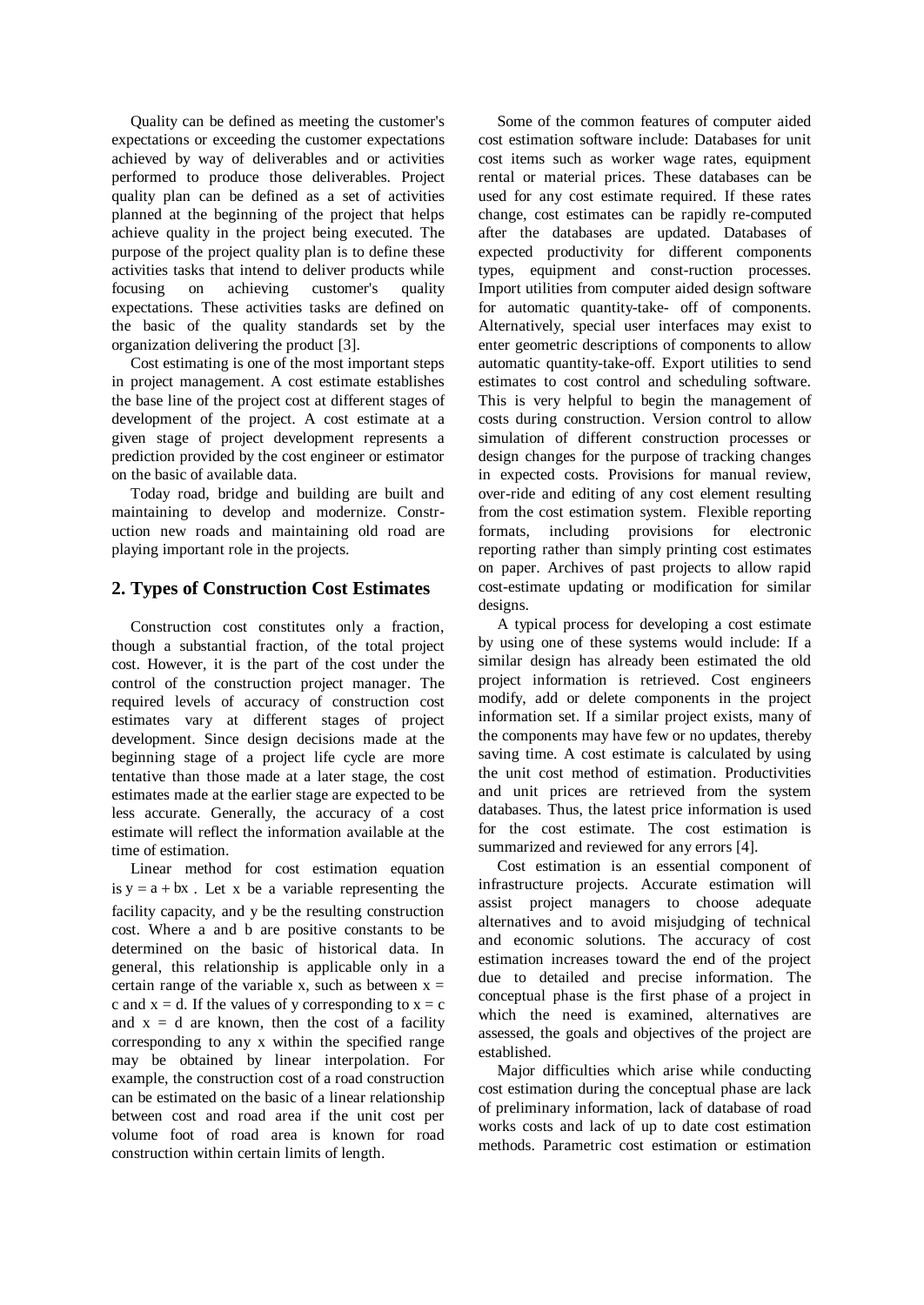based on historic database during the conceptual estimate phase is widely used in developed countries. However, developing countries face difficulties related to the creation of a road work costs database which may be used for cost estimation of roadway construction [4].



**''Figure 1. Cost estimation of roadway construction chat''**

#### **3. Type of calculate cost**

Survey and foundation is first step of concrete road construction. Example, in 1 feet concrete road construction we must need 1.67 feet for survey and foundation amount of feet. Because, construction office's sample unit is 1.67 feet for 1feet concrete road's survey and foundation step. So, variable costs of first step are multiply results of total square feet of road (or) volume of road and amount of sample unit for 1 feet and unit price. In this way step bye step calculate cost for total roadway project's variable cost. And than, fixed costs and variable costs are add. So, this system used linear method .linear method is  $y = a + bx$ .

 $a = fixed cost$ ,  $b = variable cost$ ,  $x = volume of$ road,  $y =$  overall project cost

#### **4. Requirements of roadway project**

Roadway construction for concrete road, macadam road and bituminous road consists of many kinds of requirements. They are survey and foundation, ground digging, fitting stones, sanding, 1.5in MS, expansion, 1-2-4 RC concrete, sampling, exceed mounting, 9in cement concrete, 2in-4in cement concrete, 1in-2in cement concrete, 3in high sanding, 3in small gauge stoning, sidewalk mounting, cleaning for man power requirements. And than material requirements for three kinds of roads are cement, sand, chipping stone, heavy stone, teak, 1.5in iron, wire, 2in-4in stone, 1in-2in stone, small stone, machine oil, gear oil, hydraulic oil, lubricant, bituminous. Fixed requirements are temporary tanks (or) offices.

#### **5. Design of the system**

This system implements the cost estimation of roadway project. When we start the system, the user chooses the desired roadway (e.g., concrete road, macadam road, bitumenous road).After the user chooses the survey roadway, this system is needed to define fixed value(e.g., cost of temporary tank) from database. And then calculate cost (e.g., manpower cost and material cost) for each requirement from database. After this system calculates the total cost of requirements that does not involve the cost of fixed value and generates the total direct cost. Moreover, this system adds the total cost of requirements and fixed value and then produces total cost for a roadway project. This design of the system is shown in figure 2.